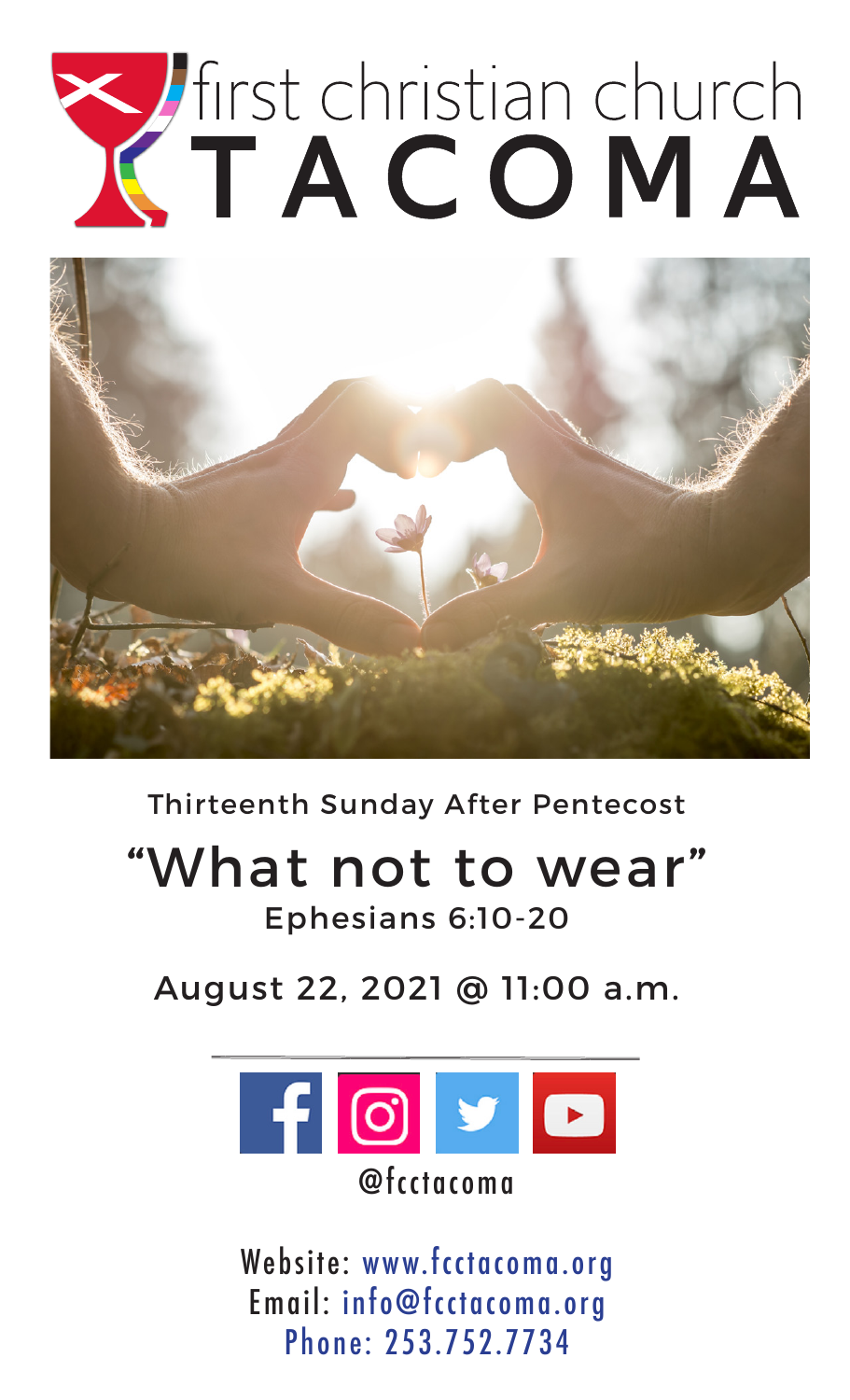### *\*Please stand if you are able*

# **Gathering Music**

# **Welcome** Rev. Doug Collins

### **Prelude FCC Trio**

Down By the Riverside CH 673

### **Call to Worship Cary Bosley**

*O give thanks to the Lord, call on God's name, Make known God's deeds among the peoples. Sing to the Holy One, sing praises to our Sovereign; Tell of all God's wonderful works. Glory in God's name; Let the hearts of those who seek the Lord rejoice!*

# **\*Opening Hymn** CH 18

All People That on Earth Do Dwell

# **A Time for Prayer Pastor Doug**

After a pastoral prayer is offered, worshippers are invited to light a candle at a nearby station as we continue our time of prayer.

Breathe on Me Breath of God CH 254

**Community Prayer Eternal Spirit, Earth-maker, Pain-bearer** From the New Zealand Prayer Book

Find this week's responsive prayer insert in your pew.

### **Scripture Reading Cary Bosley Ephesians 6:10-20**

Finally, be strong in the Lord and in the strength of his power. **<sup>11</sup>**Put on the whole armor of God, so that you may be able to stand against the wiles of the devil. **<sup>12</sup>**For our struggle is not against enemies of blood and flesh, but against the rulers, against the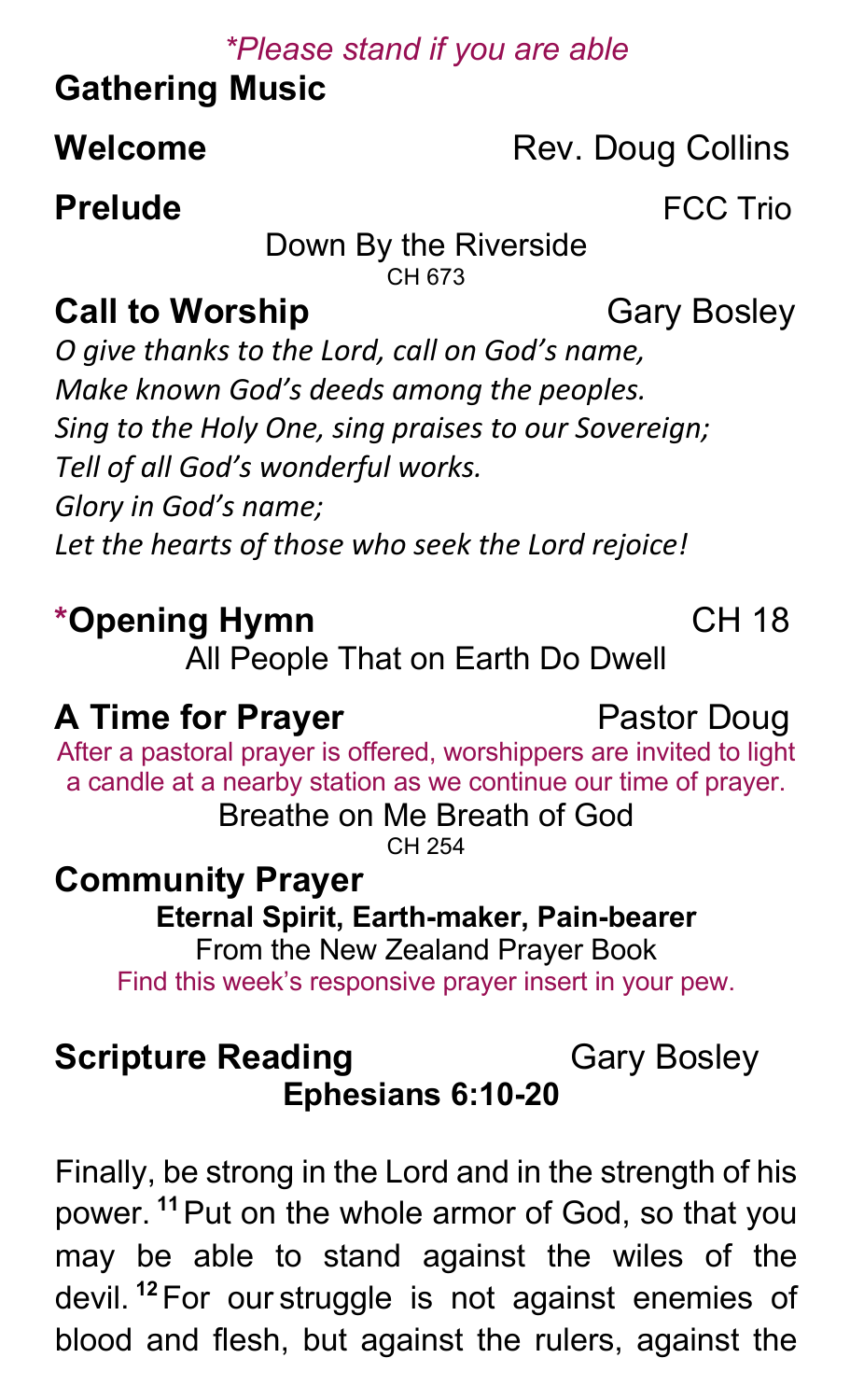authorities, against the cosmic powers of this present darkness, against the spiritual forces of evil in the heavenly places. **<sup>13</sup>**Therefore take up the whole armor of God, so that you may be able to withstand on that evil day, and having done everything, to stand firm. **<sup>14</sup>**Stand therefore, and fasten the belt of truth around your waist, and put on the breastplate of righteousness. **<sup>15</sup>**As shoes for your feet put on whatever will make you ready to proclaim the gospel of peace. **<sup>16</sup>**With all of these, take the shield of faith, with which you will be able to quench all the flaming arrows of the evil one. **<sup>17</sup>**Take the helmet of salvation, and the sword of the Spirit, which is the word of God. **<sup>18</sup>**Pray in the Spirit at all times in every prayer and supplication. To that end keep alert and always persevere in supplication for all the saints. **<sup>19</sup>**Pray also for me, so that when I speak, a message may be given to me to make known with boldness the mystery of the gospel, **<sup>20</sup>**for which I am an ambassador in chains. Pray that I may declare it

**Sermon Pastor Doug** 

### **"What not to wear"**

### **Listening for the Word in Music** FCC Trio Mandatum

## **Call to Offering & Prayer of Thanksgiving**

Offering can be placed at the conclusion of our service in one of the two trays located at the back of the sanctuary. You can also give online anytime at http://bit.ly/fccgiving.

### **Communion Hymn** CH 195

boldly, as I must speak.

When I Survey the Wondrous Cross